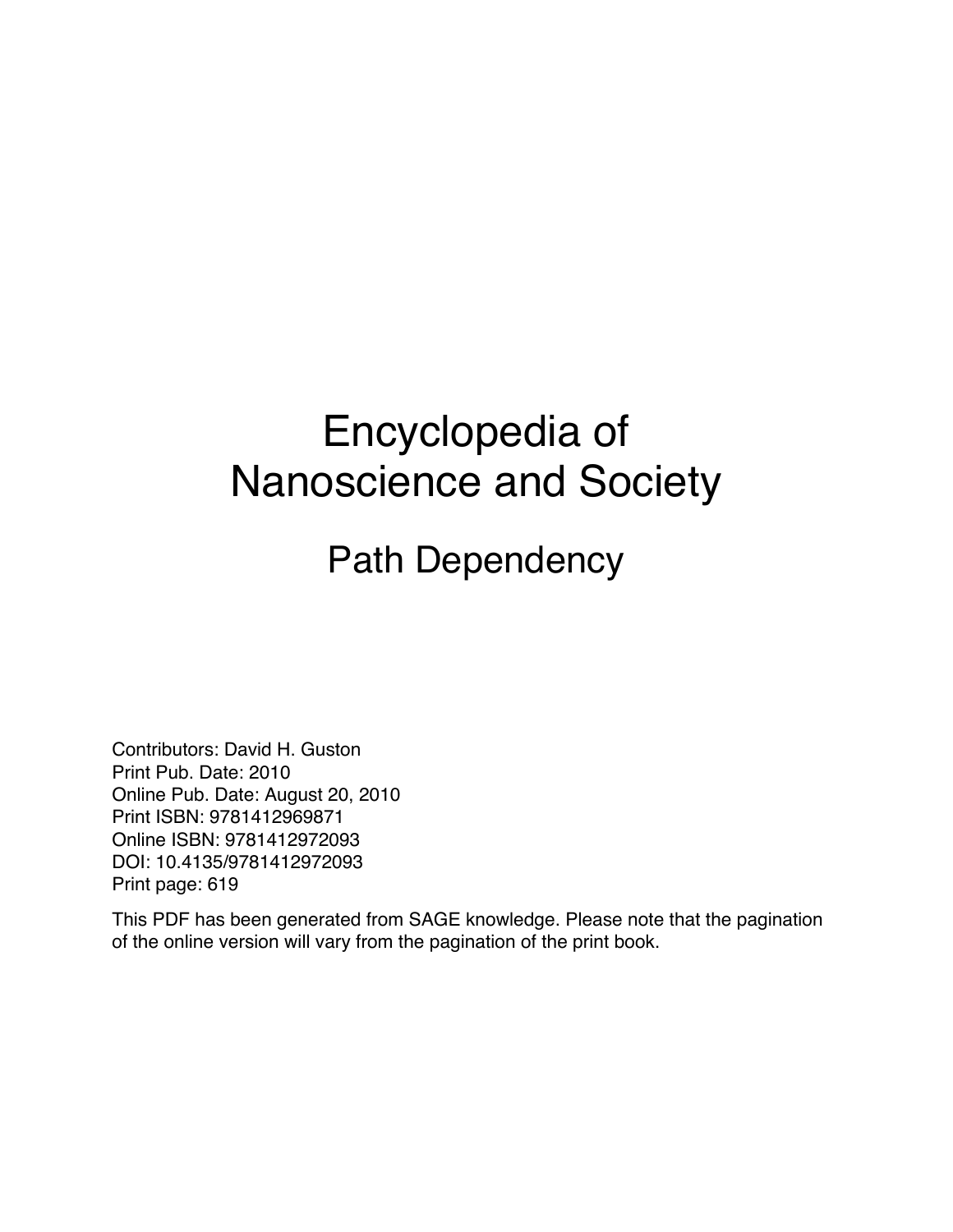## 10.4135/9781412972093.n360

Path dependency is a conceptual framework through which one analyzes how current actions or decisions are constrained by choices made in the past and by expected returns in the future. It is often applied when assessing choices made with regard to technology or policies.

General economic theory is based on the concept of decreasing returns, resulting in a single equilibrium between supply and demand. Path dependency is based on the economic theory of increasing returns in which many outcomes are possible. These outcomes are shaped by seemingly random choices early in the development process. The concept assumes that in every sequence of choices when a certain alternative is chosen from a set of two, the alternative that happens to be chosen more often early in the process tends to dominate, even though the overall payoff of the nondominant alternative may be superior to that of the dominant alternative in the long run.

The adoption of the dominant alternative is reinforced by a positive feedback process: experience with the most chosen alternative will grow faster while the costs of production, through economies of scale, will decrease quicker compared to the other less adopted alternative. The costs of switching to the other alternative will increase with every additional choice for the dominant alternative. More experience, lower production costs, and higher switching costs are increasing returns for adopters of the dominant alternative later in the process. The self-reinforcing increasing returns of the dominant alternative consolidate the path of development (e.g., a path of dependency). This may ultimately result in a lock-in. In a situation of a lock-in, the costs of reversal are estimated as too high to be considered viable.

## Development of a Path of Dependency

A path of dependency may evolve because of lack of information and knowledge at the time of the original choice. Yet, in many occasions a path of dependency evolves due to lack of time and budget for further research, or for competitive reasons: a first mover may create demand, set the standard, and reap the benefits from the first adopted alternative.

Page 2 of 4 Encyclopedia of Nanoscience and Society: Path **Dependency SSAGE knowledge**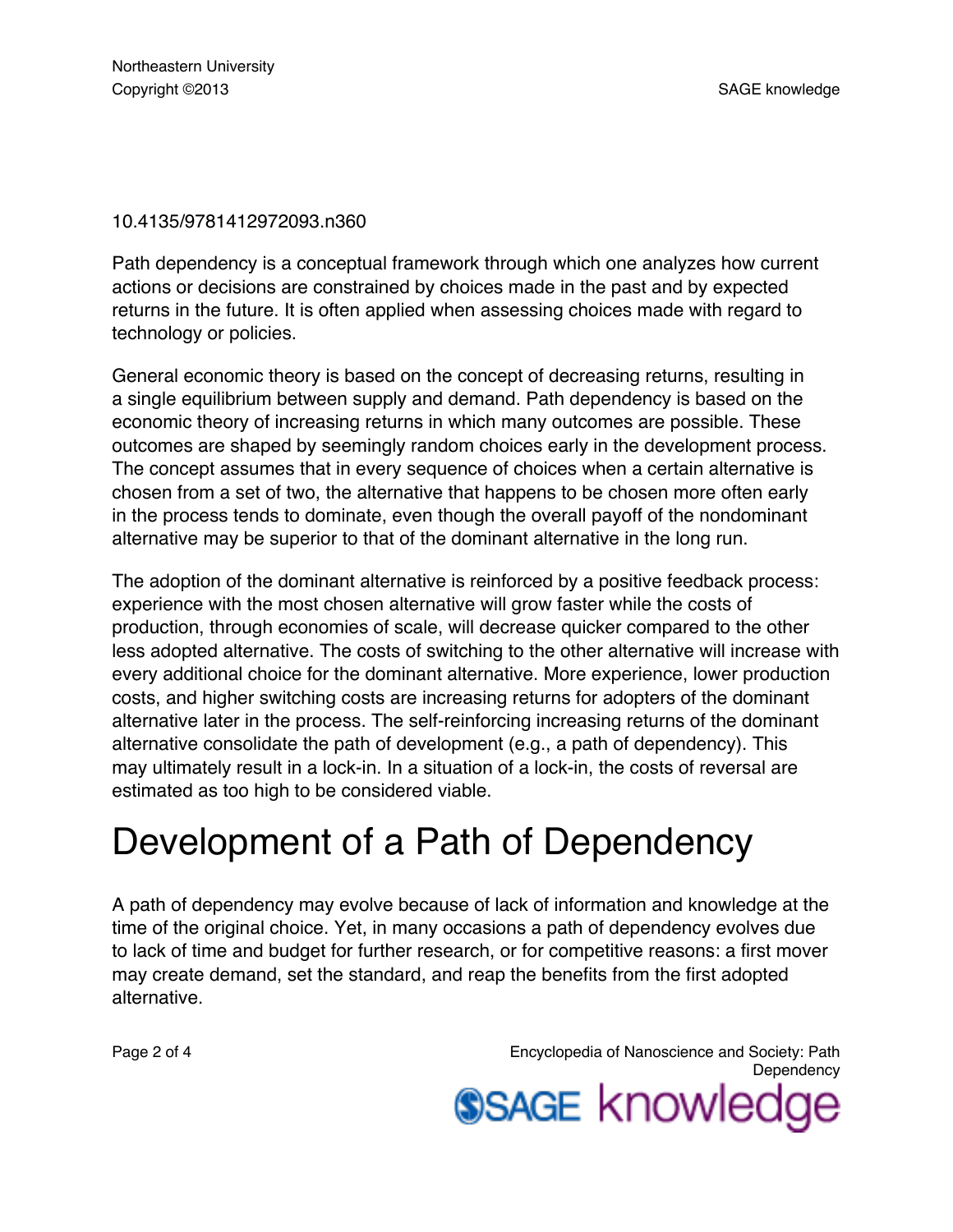The development of a path of dependency and the importance of the sequence of events is illustrated by a mathematical experiment: Pick a ball from a bowl that contains two balls, each of a different color. Replace that ball and add an extra ball of the same color. Repeat the process, each time adding a ball of the same color as the color of the last pick. Probability forces the dominant color of the balls in the bowl to become the color of the first randomly picked ball.

There are many examples of path dependency in commonly used technologies: the continuation of the use of the QWERTY keyboard, designed to avoid clashes of type bars in early typewriters, continued even after new typewriters designs were developed that could work with a more efficient keyboard; or the use of small light-water nuclear power reactor designs, based on early applications in the U.S. Navy, utilized even though the constraints imposed by naval use no longer applied. Examples studied by social scientists include the development of the social welfare state, a process difficult to reverse because of accrued citizen entitlements, or the notion of economic agglomerations like Silicon Valley, where the concentration of resources like experts, knowledge, and infrastructure continues to have a self-reinforcing effect through ever increasing returns for new start-ups locating themselves there.

Johannes Eijmberts Northeastern University

10.4135/9781412972093.n360

*See Also*

Further Readings

Brian, Arthur W. Increasing Returns and Path Dependence in the Economy . Ann Arbor: University of Michigan Press, 1994.

Brian, Arthur W. The Nature of Technology: What It Is and How It Evolves . New York: Free Press, 2009.

Meyer, Martin Stephen. Between Technology and Science: Exploring an Emerging Field: Knowledge Flows and Networking on the Nanoscale . [http://Dissertation.com,](http://Dissertation.com) 2005.

Page 3 of 4 Encyclopedia of Nanoscience and Society: Path **Dependency SSAGE knowledge**